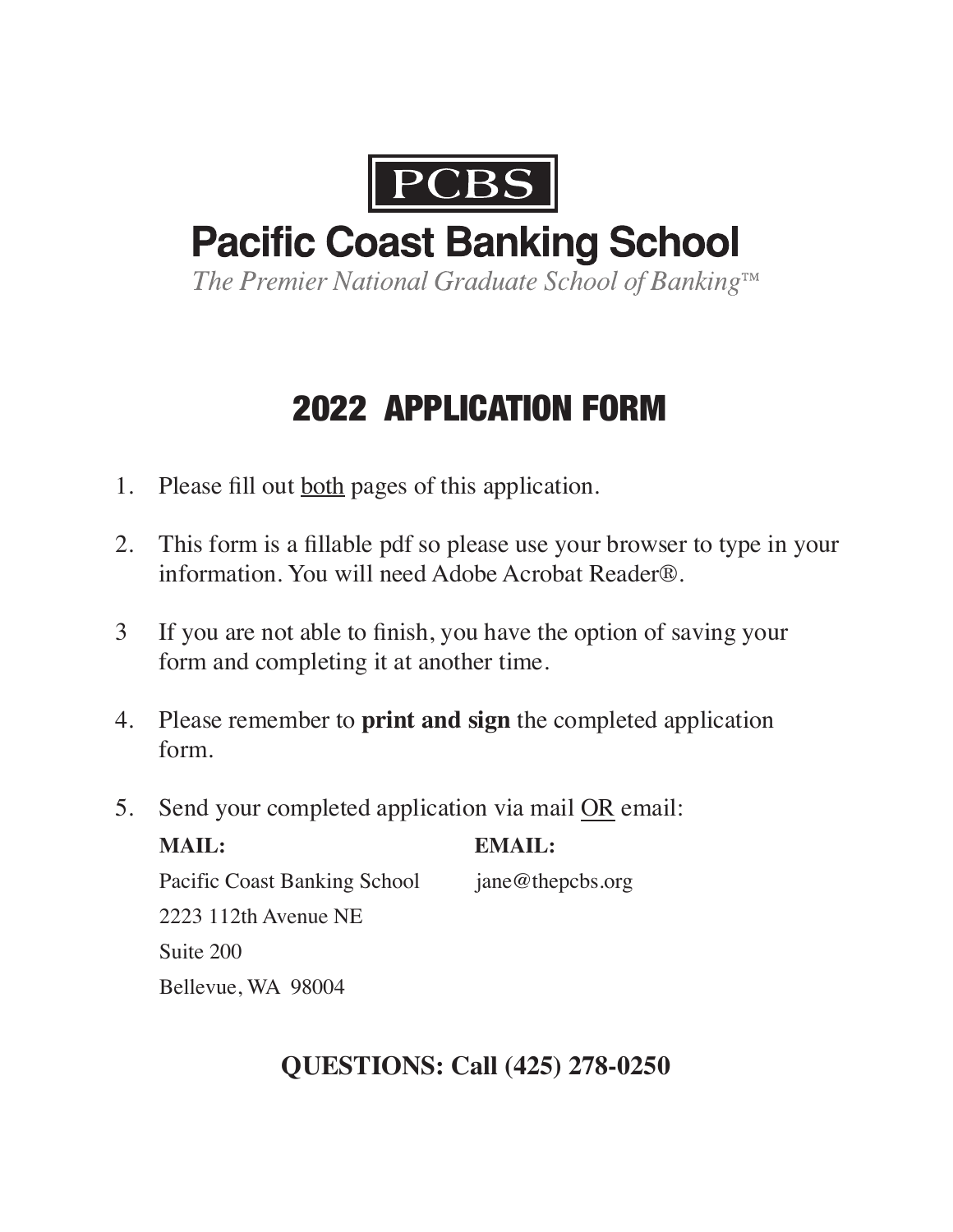

The Premier National Graduate School of Banking™

2223 112th Avenue NE, Suite 200 Bellevue, WA 98004 Phone: (425) 278-0250

### **www.thePCBS.org**

a non-profit 501(c)3 organization

# 2022 Resident Session

# Dates: August 21 – September 2, 2022

Submit application no later than April 15, 2022 *Apply early. Last year's session filled to capacity!*

Tuition covers classes, most meals, single room accommodations, course materials, and intersession support. Fee: \$5,975 (Includes tuition of \$5,625 and a non-refundable registration fee of \$350)

Complete all sections of this application form. Any application received that is incomplete or does not include the required registraton fee of \$350.00 will not be considered. Admission to PCBS is competitive. Once the program is full, qualified applicants will be placed on a waiting list for 2022 and given first consideration for acceptance in the year 2023.

Priority admission is given to employees of FDIC-insured financial institutions, bank holding companies, regulatory agencies or closely-related affiliates.

## PERSONAL DATA *(Please print)*

| $\bigsqcup$ Mr.          |      |       |           |                            |
|--------------------------|------|-------|-----------|----------------------------|
| $\Box$ Ms.<br>First      | M.I. | Last  |           | Date of Birth              |
| Title                    |      |       |           | <b>Effective Date</b>      |
| <b>Bank/Company Name</b> |      |       |           | Number of years in banking |
| Department               |      |       | Mail Code |                            |
| Office Mailing Address   |      | City  | State     | Zip Code                   |
| Office Phone             |      | Email |           |                            |

#### *I hereby attest to the validity of the applicant's educational background as stated below and approve this application for admission.* SPONSORING OFFICER DATA *(This portion of the form must be completed and signed by an executive officer.)*

| $\Box$ Ms.<br>First                                                                                                                                                                                                                                                                                                                                                                                  | M.I.                                                                                                                                                                                                                 | Last                                                                         |                                                                                    | Sponsor Signature                          |       |  |
|------------------------------------------------------------------------------------------------------------------------------------------------------------------------------------------------------------------------------------------------------------------------------------------------------------------------------------------------------------------------------------------------------|----------------------------------------------------------------------------------------------------------------------------------------------------------------------------------------------------------------------|------------------------------------------------------------------------------|------------------------------------------------------------------------------------|--------------------------------------------|-------|--|
| Bank/Company Name (if different than applicant)                                                                                                                                                                                                                                                                                                                                                      |                                                                                                                                                                                                                      |                                                                              |                                                                                    | Title                                      |       |  |
| Office Mailing Address                                                                                                                                                                                                                                                                                                                                                                               |                                                                                                                                                                                                                      |                                                                              | Department and Mail Code                                                           |                                            |       |  |
| City                                                                                                                                                                                                                                                                                                                                                                                                 |                                                                                                                                                                                                                      | State                                                                        | Zip Code                                                                           |                                            |       |  |
| Office Phone                                                                                                                                                                                                                                                                                                                                                                                         |                                                                                                                                                                                                                      | Email                                                                        |                                                                                    |                                            |       |  |
| <b>EDUCATIONAL BACKGROUND</b> (Check highest level achieved)                                                                                                                                                                                                                                                                                                                                         |                                                                                                                                                                                                                      |                                                                              |                                                                                    |                                            |       |  |
| $\Box$ 1) High School<br>$\Box$ 2) Some college                                                                                                                                                                                                                                                                                                                                                      |                                                                                                                                                                                                                      |                                                                              | $\Box$ 3) Associate degree $\Box$ 4) Bachelors degree in Business or Economics     | $\vert$ 5) Bachelors degree in other major |       |  |
| $\Box$ 6) Masters degree in Business or Economics                                                                                                                                                                                                                                                                                                                                                    |                                                                                                                                                                                                                      | $\Box$ 7) Masters degree in other major                                      | $\Box$ 8) Law degree                                                               | $\Box$ 9) Doctorate                        |       |  |
|                                                                                                                                                                                                                                                                                                                                                                                                      |                                                                                                                                                                                                                      |                                                                              |                                                                                    |                                            |       |  |
| College / University                                                                                                                                                                                                                                                                                                                                                                                 |                                                                                                                                                                                                                      | City / State                                                                 | Dates                                                                              | Degree / Certificate                       | Major |  |
| College / University                                                                                                                                                                                                                                                                                                                                                                                 |                                                                                                                                                                                                                      | City / State                                                                 | Dates                                                                              | Degree / Certificate                       | Major |  |
| <b>2022 Refund Policy</b>                                                                                                                                                                                                                                                                                                                                                                            |                                                                                                                                                                                                                      |                                                                              | <b>PAYMENT OPTIONS</b>                                                             |                                            |       |  |
| The \$350 registration fee is non-refundable.                                                                                                                                                                                                                                                                                                                                                        |                                                                                                                                                                                                                      | $\Box$ Visa $\Box$ MasterCard<br>□ Credit Card:<br>Check enclosed $\theta$ r |                                                                                    |                                            |       |  |
| ٠<br>Withdraws on or after August 1:                                                                                                                                                                                                                                                                                                                                                                 | • Withdraws on or before May 31:<br>full \$5,625 will be refunded<br>Withdraws from June 1 thru June 30:<br>\$2,000 will be refunded<br>Withdraws from July 1 thru July 31:<br>\$1,500 will be refunded<br>no refund |                                                                              | Non-refundable fee of \$350.00 $\sigma$<br>Total fee of \$5,975.00<br>$\mathbf{1}$ |                                            |       |  |
| REGISTRAR: The non-refundable registration fee of \$350.00 is enclosed. I understand<br>that the tuition fee of \$5,625.00 is due 30 days after notification of acceptance. I<br>take responsibility for payment of tuition and understand that refunds are granted<br>according to the policy above with the amount based on the date written notice of<br>withdrawal is received by the Registrar. |                                                                                                                                                                                                                      | <b>Card Number</b><br><b>Expiration Date</b>                                 |                                                                                    |                                            |       |  |
|                                                                                                                                                                                                                                                                                                                                                                                                      |                                                                                                                                                                                                                      |                                                                              | Cardholders signature                                                              | Credit Card 3-digit CVC code               |       |  |
| <b>Applicant's Signature</b>                                                                                                                                                                                                                                                                                                                                                                         |                                                                                                                                                                                                                      | Date                                                                         | How did you hear about us?                                                         |                                            |       |  |